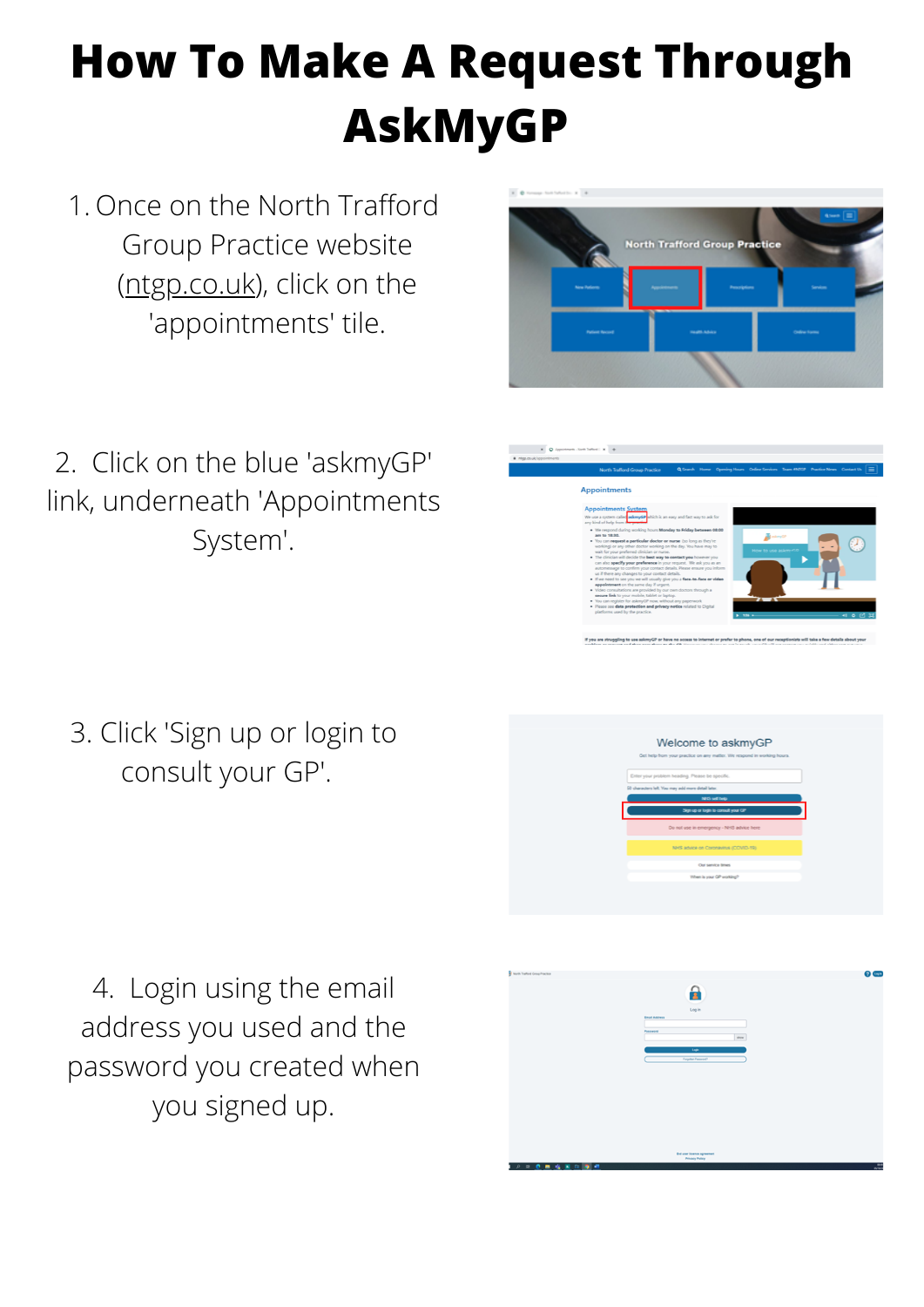6. **Once we have reached capacity for the day, you will not be able to make a request through askmyGP**. **If your problem is urgent for today, please call the practice**, or consider if NHS 111 or your pharmacy would be able to advise. If it can wait, try again tomorrow





## morning.

## 5. If the account is for you, select 'I am asking as a patient'.

7. If we have not reached capacity, you will be asked a few simple questions. A photo is often helpful for problems that can be visualised, you can add one when prompted. Please also mention what times you are available for a consultation. Please answer all the questions.